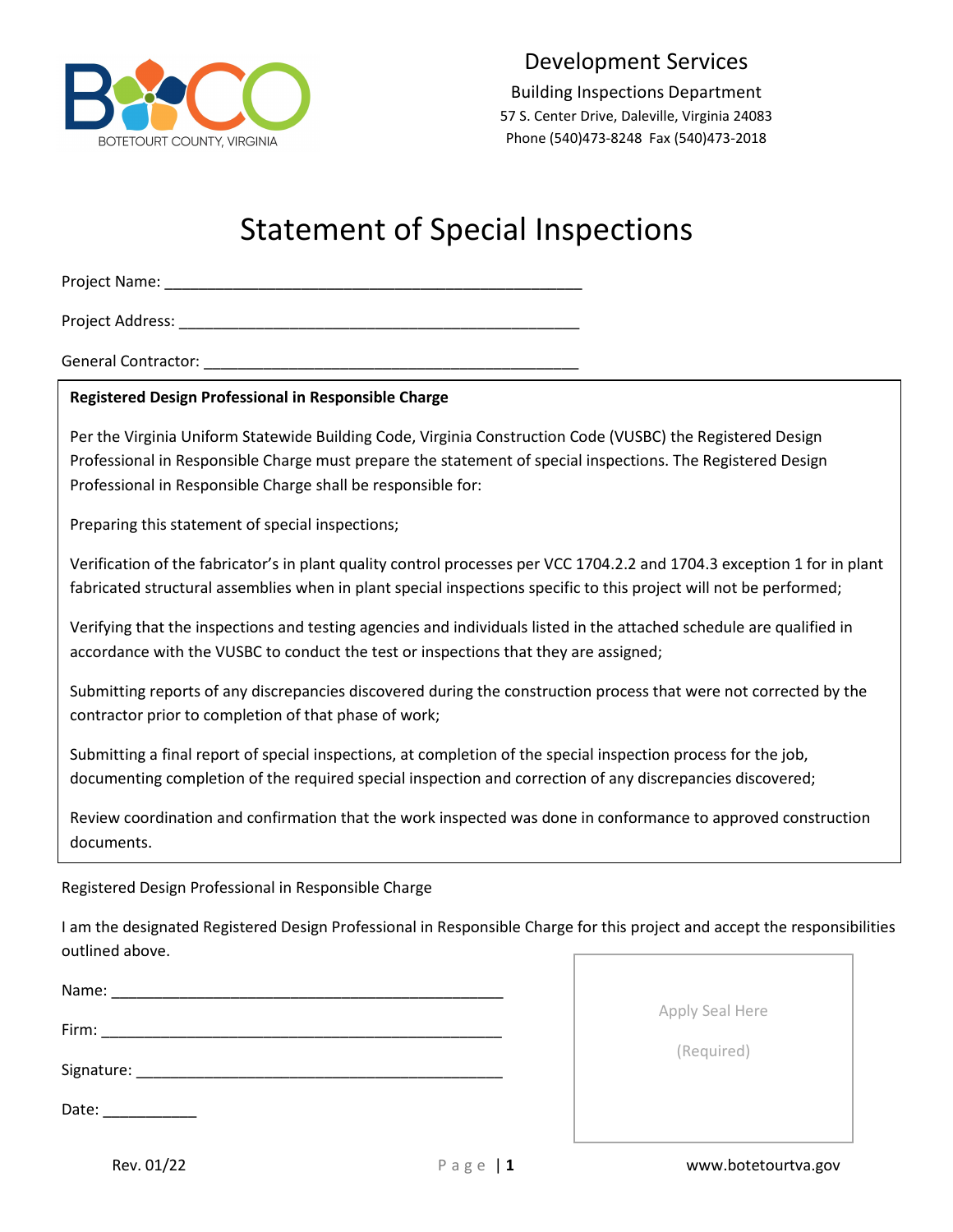# **Specify the inspections, materials testing, or services that will be performed by checking the box to the left of each row title. Space is provided in each section to list additional services that may be provided.**

#### **Inspection of fabricators 1704.2**

Inspection of items fabricated off-site in a fabricators shop. If not checked, the registered design professional in responsible charge must verify that the fabricator has written quality control manuals and periodic auditing of fabrication process by an approved agency in accordance with 1704.2.2. Additional services may be listed below or attached:

 $\_$  ,  $\_$  ,  $\_$  ,  $\_$  ,  $\_$  ,  $\_$  ,  $\_$  ,  $\_$  ,  $\_$  ,  $\_$  ,  $\_$  ,  $\_$  ,  $\_$  ,  $\_$  ,  $\_$  ,  $\_$  ,  $\_$  ,  $\_$  ,  $\_$  ,  $\_$  ,  $\_$  ,  $\_$  ,  $\_$  ,  $\_$  ,  $\_$  ,  $\_$  ,  $\_$  ,  $\_$  ,  $\_$  ,  $\_$  ,  $\_$  ,  $\_$  ,  $\_$  ,  $\_$  ,  $\_$  ,  $\_$  ,  $\_$  ,  $\overline{\phantom{a}}$  ,  $\overline{\phantom{a}}$  ,  $\overline{\phantom{a}}$  ,  $\overline{\phantom{a}}$  ,  $\overline{\phantom{a}}$  ,  $\overline{\phantom{a}}$  ,  $\overline{\phantom{a}}$  ,  $\overline{\phantom{a}}$  ,  $\overline{\phantom{a}}$  ,  $\overline{\phantom{a}}$  ,  $\overline{\phantom{a}}$  ,  $\overline{\phantom{a}}$  ,  $\overline{\phantom{a}}$  ,  $\overline{\phantom{a}}$  ,  $\overline{\phantom{a}}$  ,  $\overline{\phantom{a}}$  $\_$  ,  $\_$  ,  $\_$  ,  $\_$  ,  $\_$  ,  $\_$  ,  $\_$  ,  $\_$  ,  $\_$  ,  $\_$  ,  $\_$  ,  $\_$  ,  $\_$  ,  $\_$  ,  $\_$  ,  $\_$  ,  $\_$  ,  $\_$  ,  $\_$  ,  $\_$  ,  $\_$  ,  $\_$  ,  $\_$  ,  $\_$  ,  $\_$  ,  $\_$  ,  $\_$  ,  $\_$  ,  $\_$  ,  $\_$  ,  $\_$  ,  $\_$  ,  $\_$  ,  $\_$  ,  $\_$  ,  $\_$  ,  $\_$  ,

#### **Steel construction 1704.3**

Inspections for steel elements of buildings and structures including off-site fabrication, steel frame and framing details, welding, high-strength bolts and items listed in table 1704.3. Inspection frequency shall be in accordance with table 1704.3. Additional services may be listed below or attached:

\_\_\_\_\_\_\_\_\_\_\_\_\_\_\_\_\_\_\_\_\_\_\_\_\_\_\_\_\_\_\_\_\_\_\_\_\_\_\_\_\_\_\_\_\_\_\_\_\_\_\_\_\_\_\_\_\_\_\_\_\_\_\_\_\_\_\_\_\_\_\_\_\_\_\_\_\_\_\_\_\_\_\_\_\_\_\_\_\_\_\_\_\_  $\overline{\phantom{a}}$  ,  $\overline{\phantom{a}}$  ,  $\overline{\phantom{a}}$  ,  $\overline{\phantom{a}}$  ,  $\overline{\phantom{a}}$  ,  $\overline{\phantom{a}}$  ,  $\overline{\phantom{a}}$  ,  $\overline{\phantom{a}}$  ,  $\overline{\phantom{a}}$  ,  $\overline{\phantom{a}}$  ,  $\overline{\phantom{a}}$  ,  $\overline{\phantom{a}}$  ,  $\overline{\phantom{a}}$  ,  $\overline{\phantom{a}}$  ,  $\overline{\phantom{a}}$  ,  $\overline{\phantom{a}}$  $\_$  ,  $\_$  ,  $\_$  ,  $\_$  ,  $\_$  ,  $\_$  ,  $\_$  ,  $\_$  ,  $\_$  ,  $\_$  ,  $\_$  ,  $\_$  ,  $\_$  ,  $\_$  ,  $\_$  ,  $\_$  ,  $\_$  ,  $\_$  ,  $\_$  ,  $\_$  ,  $\_$  ,  $\_$  ,  $\_$  ,  $\_$  ,  $\_$  ,  $\_$  ,  $\_$  ,  $\_$  ,  $\_$  ,  $\_$  ,  $\_$  ,  $\_$  ,  $\_$  ,  $\_$  ,  $\_$  ,  $\_$  ,  $\_$  ,

#### **Concrete construction 1704.4**

Inspection and testing of concrete construction as required and detailed by table 1704.4 and chapter 19 including reinforcing steel, post tension slabs, anchor bolts, concrete mix, curing, placement, pre-stressing, formwork, materials, grouting and strength. Inspection frequency shall be in accordance with table 1704.4. A Botetourt County inspector must inspect all concrete slab preparations prior to placement of concrete. Additional services may be listed below or attached:

 $\overline{\phantom{a}}$  ,  $\overline{\phantom{a}}$  ,  $\overline{\phantom{a}}$  ,  $\overline{\phantom{a}}$  ,  $\overline{\phantom{a}}$  ,  $\overline{\phantom{a}}$  ,  $\overline{\phantom{a}}$  ,  $\overline{\phantom{a}}$  ,  $\overline{\phantom{a}}$  ,  $\overline{\phantom{a}}$  ,  $\overline{\phantom{a}}$  ,  $\overline{\phantom{a}}$  ,  $\overline{\phantom{a}}$  ,  $\overline{\phantom{a}}$  ,  $\overline{\phantom{a}}$  ,  $\overline{\phantom{a}}$  $\overline{\phantom{a}}$  ,  $\overline{\phantom{a}}$  ,  $\overline{\phantom{a}}$  ,  $\overline{\phantom{a}}$  ,  $\overline{\phantom{a}}$  ,  $\overline{\phantom{a}}$  ,  $\overline{\phantom{a}}$  ,  $\overline{\phantom{a}}$  ,  $\overline{\phantom{a}}$  ,  $\overline{\phantom{a}}$  ,  $\overline{\phantom{a}}$  ,  $\overline{\phantom{a}}$  ,  $\overline{\phantom{a}}$  ,  $\overline{\phantom{a}}$  ,  $\overline{\phantom{a}}$  ,  $\overline{\phantom{a}}$  $\_$  ,  $\_$  ,  $\_$  ,  $\_$  ,  $\_$  ,  $\_$  ,  $\_$  ,  $\_$  ,  $\_$  ,  $\_$  ,  $\_$  ,  $\_$  ,  $\_$  ,  $\_$  ,  $\_$  ,  $\_$  ,  $\_$  ,  $\_$  ,  $\_$  ,  $\_$  ,  $\_$  ,  $\_$  ,  $\_$  ,  $\_$  ,  $\_$  ,  $\_$  ,  $\_$  ,  $\_$  ,  $\_$  ,  $\_$  ,  $\_$  ,  $\_$  ,  $\_$  ,  $\_$  ,  $\_$  ,  $\_$  ,  $\_$  ,

#### **Concrete strength testing 1905.6**

Concrete strength testing is required when the total volume of a given class of concrete placed is 50 cubic yards or greater, even if concrete construction is exempted from special inspections per the exemptions to Section 1704.4. Concrete testing involves taking concrete samples, molding cylinders, curing and testing the concrete samples in accordance with the procedures specified in Section 1905.6. Additional services may be listed below or attached:

 $\_$  ,  $\_$  ,  $\_$  ,  $\_$  ,  $\_$  ,  $\_$  ,  $\_$  ,  $\_$  ,  $\_$  ,  $\_$  ,  $\_$  ,  $\_$  ,  $\_$  ,  $\_$  ,  $\_$  ,  $\_$  ,  $\_$  ,  $\_$  ,  $\_$  ,  $\_$  ,  $\_$  ,  $\_$  ,  $\_$  ,  $\_$  ,  $\_$  ,  $\_$  ,  $\_$  ,  $\_$  ,  $\_$  ,  $\_$  ,  $\_$  ,  $\_$  ,  $\_$  ,  $\_$  ,  $\_$  ,  $\_$  ,  $\_$  ,  $\overline{\phantom{a}}$  ,  $\overline{\phantom{a}}$  ,  $\overline{\phantom{a}}$  ,  $\overline{\phantom{a}}$  ,  $\overline{\phantom{a}}$  ,  $\overline{\phantom{a}}$  ,  $\overline{\phantom{a}}$  ,  $\overline{\phantom{a}}$  ,  $\overline{\phantom{a}}$  ,  $\overline{\phantom{a}}$  ,  $\overline{\phantom{a}}$  ,  $\overline{\phantom{a}}$  ,  $\overline{\phantom{a}}$  ,  $\overline{\phantom{a}}$  ,  $\overline{\phantom{a}}$  ,  $\overline{\phantom{a}}$  $\_$  ,  $\_$  ,  $\_$  ,  $\_$  ,  $\_$  ,  $\_$  ,  $\_$  ,  $\_$  ,  $\_$  ,  $\_$  ,  $\_$  ,  $\_$  ,  $\_$  ,  $\_$  ,  $\_$  ,  $\_$  ,  $\_$  ,  $\_$  ,  $\_$  ,  $\_$  ,  $\_$  ,  $\_$  ,  $\_$  ,  $\_$  ,  $\_$  ,  $\_$  ,  $\_$  ,  $\_$  ,  $\_$  ,  $\_$  ,  $\_$  ,  $\_$  ,  $\_$  ,  $\_$  ,  $\_$  ,  $\_$  ,  $\_$  ,

#### **Masonry Construction 1704.5 and 1704.11**

Inspection of masonry construction as required and detailed by table 1704.5.1 for level one inspections and table 1704.5.3 for level two inspections. Inspection frequency shall be in accordance with table 1704.5.1 & 1704.5.3. Additional services may be listed below or attached:

#### **Wood Construction 1704.6**

In plant inspection of fabricated wood structural assemblies in accordance with Section 1704.2 and/or field inspection of high load diaphragms. Additional services may be listed below or attached:  $\overline{\phantom{a}}$  ,  $\overline{\phantom{a}}$  ,  $\overline{\phantom{a}}$  ,  $\overline{\phantom{a}}$  ,  $\overline{\phantom{a}}$  ,  $\overline{\phantom{a}}$  ,  $\overline{\phantom{a}}$  ,  $\overline{\phantom{a}}$  ,  $\overline{\phantom{a}}$  ,  $\overline{\phantom{a}}$  ,  $\overline{\phantom{a}}$  ,  $\overline{\phantom{a}}$  ,  $\overline{\phantom{a}}$  ,  $\overline{\phantom{a}}$  ,  $\overline{\phantom{a}}$  ,  $\overline{\phantom{a}}$ 

 $\overline{\phantom{a}}$  ,  $\overline{\phantom{a}}$  ,  $\overline{\phantom{a}}$  ,  $\overline{\phantom{a}}$  ,  $\overline{\phantom{a}}$  ,  $\overline{\phantom{a}}$  ,  $\overline{\phantom{a}}$  ,  $\overline{\phantom{a}}$  ,  $\overline{\phantom{a}}$  ,  $\overline{\phantom{a}}$  ,  $\overline{\phantom{a}}$  ,  $\overline{\phantom{a}}$  ,  $\overline{\phantom{a}}$  ,  $\overline{\phantom{a}}$  ,  $\overline{\phantom{a}}$  ,  $\overline{\phantom{a}}$  $\_$  ,  $\_$  ,  $\_$  ,  $\_$  ,  $\_$  ,  $\_$  ,  $\_$  ,  $\_$  ,  $\_$  ,  $\_$  ,  $\_$  ,  $\_$  ,  $\_$  ,  $\_$  ,  $\_$  ,  $\_$  ,  $\_$  ,  $\_$  ,  $\_$  ,  $\_$  ,  $\_$  ,  $\_$  ,  $\_$  ,  $\_$  ,  $\_$  ,  $\_$  ,  $\_$  ,  $\_$  ,  $\_$  ,  $\_$  ,  $\_$  ,  $\_$  ,  $\_$  ,  $\_$  ,  $\_$  ,  $\_$  ,  $\_$  ,

 $\overline{\phantom{a}}$  ,  $\overline{\phantom{a}}$  ,  $\overline{\phantom{a}}$  ,  $\overline{\phantom{a}}$  ,  $\overline{\phantom{a}}$  ,  $\overline{\phantom{a}}$  ,  $\overline{\phantom{a}}$  ,  $\overline{\phantom{a}}$  ,  $\overline{\phantom{a}}$  ,  $\overline{\phantom{a}}$  ,  $\overline{\phantom{a}}$  ,  $\overline{\phantom{a}}$  ,  $\overline{\phantom{a}}$  ,  $\overline{\phantom{a}}$  ,  $\overline{\phantom{a}}$  ,  $\overline{\phantom{a}}$  $\overline{\phantom{a}}$  ,  $\overline{\phantom{a}}$  ,  $\overline{\phantom{a}}$  ,  $\overline{\phantom{a}}$  ,  $\overline{\phantom{a}}$  ,  $\overline{\phantom{a}}$  ,  $\overline{\phantom{a}}$  ,  $\overline{\phantom{a}}$  ,  $\overline{\phantom{a}}$  ,  $\overline{\phantom{a}}$  ,  $\overline{\phantom{a}}$  ,  $\overline{\phantom{a}}$  ,  $\overline{\phantom{a}}$  ,  $\overline{\phantom{a}}$  ,  $\overline{\phantom{a}}$  ,  $\overline{\phantom{a}}$  $\overline{\phantom{a}}$  ,  $\overline{\phantom{a}}$  ,  $\overline{\phantom{a}}$  ,  $\overline{\phantom{a}}$  ,  $\overline{\phantom{a}}$  ,  $\overline{\phantom{a}}$  ,  $\overline{\phantom{a}}$  ,  $\overline{\phantom{a}}$  ,  $\overline{\phantom{a}}$  ,  $\overline{\phantom{a}}$  ,  $\overline{\phantom{a}}$  ,  $\overline{\phantom{a}}$  ,  $\overline{\phantom{a}}$  ,  $\overline{\phantom{a}}$  ,  $\overline{\phantom{a}}$  ,  $\overline{\phantom{a}}$ 

#### **Metal-plate-connected wood trusses 1704.6.2**

Inspection of the temporary installation restraint / bracing and the permanent individual truss member restraint / bracing are in accordance with approved truss submittal package as required per section 2303.4.1.3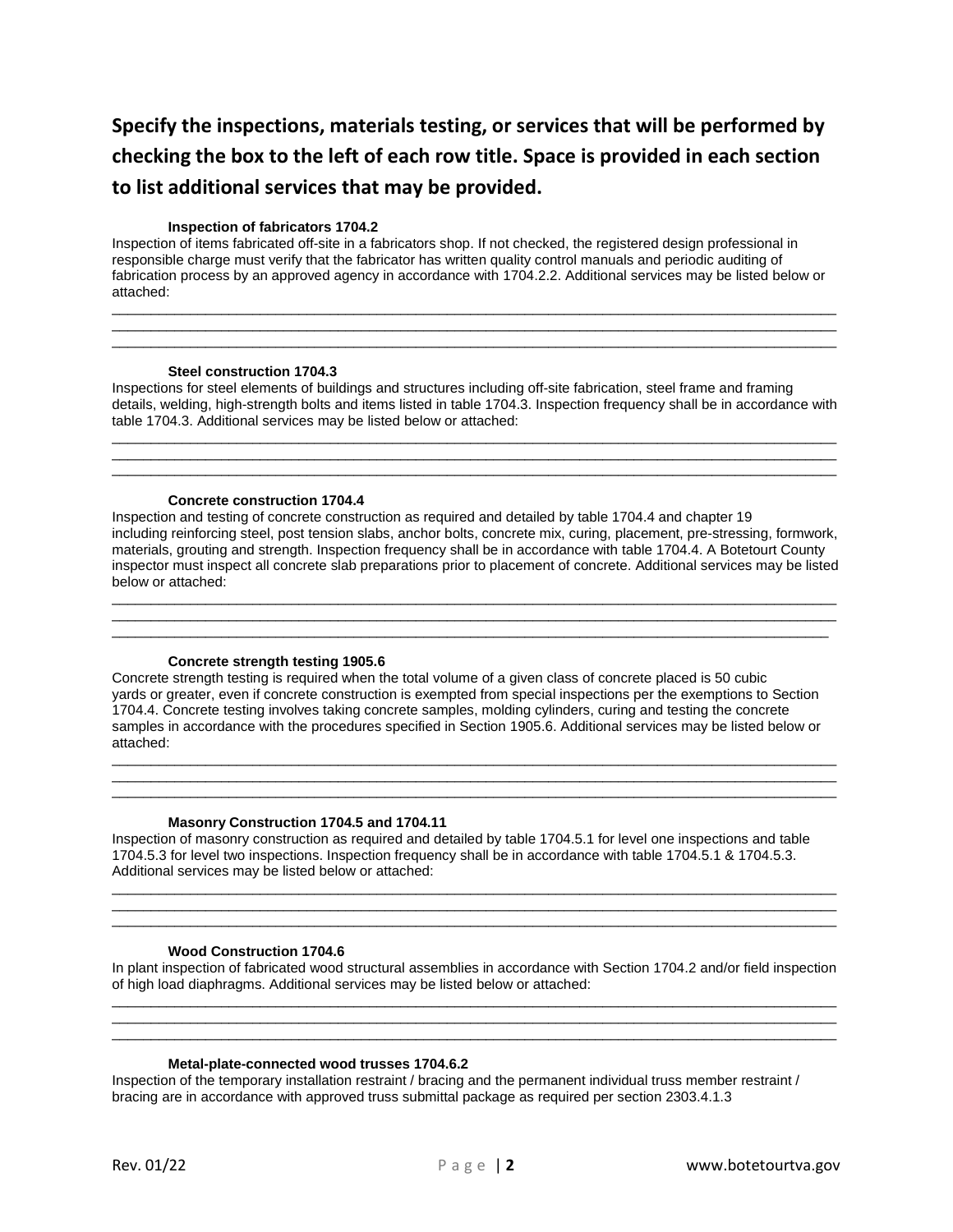#### **Soils/Footing inspections 1704.7**

Footing inspections are required to evaluate existing site soil conditions, fill placement and load-bearing requirements in accordance with table 1704.7 and the site-specific soils report for the project. Footing inspections to include footing location, excavation depth, and width, bearing capacity, reinforcing steel size and placement, anchor bolts, and hairpins as applicable. Inspection frequency shall be in accordance with table 1704.7. Additional services may be listed below or attached:

 $\overline{\phantom{a}}$  ,  $\overline{\phantom{a}}$  ,  $\overline{\phantom{a}}$  ,  $\overline{\phantom{a}}$  ,  $\overline{\phantom{a}}$  ,  $\overline{\phantom{a}}$  ,  $\overline{\phantom{a}}$  ,  $\overline{\phantom{a}}$  ,  $\overline{\phantom{a}}$  ,  $\overline{\phantom{a}}$  ,  $\overline{\phantom{a}}$  ,  $\overline{\phantom{a}}$  ,  $\overline{\phantom{a}}$  ,  $\overline{\phantom{a}}$  ,  $\overline{\phantom{a}}$  ,  $\overline{\phantom{a}}$  $\_$  ,  $\_$  ,  $\_$  ,  $\_$  ,  $\_$  ,  $\_$  ,  $\_$  ,  $\_$  ,  $\_$  ,  $\_$  ,  $\_$  ,  $\_$  ,  $\_$  ,  $\_$  ,  $\_$  ,  $\_$  ,  $\_$  ,  $\_$  ,  $\_$  ,  $\_$  ,  $\_$  ,  $\_$  ,  $\_$  ,  $\_$  ,  $\_$  ,  $\_$  ,  $\_$  ,  $\_$  ,  $\_$  ,  $\_$  ,  $\_$  ,  $\_$  ,  $\_$  ,  $\_$  ,  $\_$  ,  $\_$  ,  $\_$  ,  $\overline{\phantom{a}}$  ,  $\overline{\phantom{a}}$  ,  $\overline{\phantom{a}}$  ,  $\overline{\phantom{a}}$  ,  $\overline{\phantom{a}}$  ,  $\overline{\phantom{a}}$  ,  $\overline{\phantom{a}}$  ,  $\overline{\phantom{a}}$  ,  $\overline{\phantom{a}}$  ,  $\overline{\phantom{a}}$  ,  $\overline{\phantom{a}}$  ,  $\overline{\phantom{a}}$  ,  $\overline{\phantom{a}}$  ,  $\overline{\phantom{a}}$  ,  $\overline{\phantom{a}}$  ,  $\overline{\phantom{a}}$ 

**Concrete Encased Grounding Electrode**- (per 2008 National Electric Code Section 250.52 (A)(3)) Grounding electrode installation and bond to the footing reinforcing steel**. If this inspection is not performed by the special inspector a Botetourt County inspector must perform this inspection prior to placement of concrete.**

#### **Driven deep foundations 1704.8**

Inspection and testing of Driven deep foundation systems in accordance with table 1704.8 and the site-specific soils report for the project. Inspection frequency shall be in accordance with table 1704.8. Additional services may be listed below or attached:

 $\overline{\phantom{a}}$  ,  $\overline{\phantom{a}}$  ,  $\overline{\phantom{a}}$  ,  $\overline{\phantom{a}}$  ,  $\overline{\phantom{a}}$  ,  $\overline{\phantom{a}}$  ,  $\overline{\phantom{a}}$  ,  $\overline{\phantom{a}}$  ,  $\overline{\phantom{a}}$  ,  $\overline{\phantom{a}}$  ,  $\overline{\phantom{a}}$  ,  $\overline{\phantom{a}}$  ,  $\overline{\phantom{a}}$  ,  $\overline{\phantom{a}}$  ,  $\overline{\phantom{a}}$  ,  $\overline{\phantom{a}}$  $\overline{\phantom{a}}$  , and the contribution of the contribution of the contribution of the contribution of the contribution of the contribution of the contribution of the contribution of the contribution of the contribution of the  $\_$  ,  $\_$  ,  $\_$  ,  $\_$  ,  $\_$  ,  $\_$  ,  $\_$  ,  $\_$  ,  $\_$  ,  $\_$  ,  $\_$  ,  $\_$  ,  $\_$  ,  $\_$  ,  $\_$  ,  $\_$  ,  $\_$  ,  $\_$  ,  $\_$  ,  $\_$  ,  $\_$  ,  $\_$  ,  $\_$  ,  $\_$  ,  $\_$  ,  $\_$  ,  $\_$  ,  $\_$  ,  $\_$  ,  $\_$  ,  $\_$  ,  $\_$  ,  $\_$  ,  $\_$  ,  $\_$  ,  $\_$  ,  $\_$  ,

#### **Cast-in-place deep foundation 1704.9**

Inspection and testing of Cast-in-place foundation systems in accordance with table 1704.9 and the site specific soils report for the project. Inspection frequency shall be in accordance with table 1704.9. Additional services may be listed below or attached:

 $\overline{\phantom{a}}$  ,  $\overline{\phantom{a}}$  ,  $\overline{\phantom{a}}$  ,  $\overline{\phantom{a}}$  ,  $\overline{\phantom{a}}$  ,  $\overline{\phantom{a}}$  ,  $\overline{\phantom{a}}$  ,  $\overline{\phantom{a}}$  ,  $\overline{\phantom{a}}$  ,  $\overline{\phantom{a}}$  ,  $\overline{\phantom{a}}$  ,  $\overline{\phantom{a}}$  ,  $\overline{\phantom{a}}$  ,  $\overline{\phantom{a}}$  ,  $\overline{\phantom{a}}$  ,  $\overline{\phantom{a}}$  $\overline{\phantom{a}}$  ,  $\overline{\phantom{a}}$  ,  $\overline{\phantom{a}}$  ,  $\overline{\phantom{a}}$  ,  $\overline{\phantom{a}}$  ,  $\overline{\phantom{a}}$  ,  $\overline{\phantom{a}}$  ,  $\overline{\phantom{a}}$  ,  $\overline{\phantom{a}}$  ,  $\overline{\phantom{a}}$  ,  $\overline{\phantom{a}}$  ,  $\overline{\phantom{a}}$  ,  $\overline{\phantom{a}}$  ,  $\overline{\phantom{a}}$  ,  $\overline{\phantom{a}}$  ,  $\overline{\phantom{a}}$  $\_$  ,  $\_$  ,  $\_$  ,  $\_$  ,  $\_$  ,  $\_$  ,  $\_$  ,  $\_$  ,  $\_$  ,  $\_$  ,  $\_$  ,  $\_$  ,  $\_$  ,  $\_$  ,  $\_$  ,  $\_$  ,  $\_$  ,  $\_$  ,  $\_$  ,  $\_$  ,  $\_$  ,  $\_$  ,  $\_$  ,  $\_$  ,  $\_$  ,  $\_$  ,  $\_$  ,  $\_$  ,  $\_$  ,  $\_$  ,  $\_$  ,  $\_$  ,  $\_$  ,  $\_$  ,  $\_$  ,  $\_$  ,  $\_$  ,

#### **Helical pile foundations 1704.10**

Inspection continuously performed during installation with site-specific soils report for the project.

#### **Sprayed fire-resistant materials 1704.12 & 1704.13**

Inspection of fire resistive materials sprayed onto structural framing members including surface preparation, application, temperature, material thickness, density and bond strength. Mastic and intumescent fire-resistant coatings must be inspected per AWCI 12-B. A Botetourt County inspector must inspect all structural elements protected with sprayed fire-resistive materials prior to concealment. Additional services may be listed below or attached:

\_\_\_\_\_\_\_\_\_\_\_\_\_\_\_\_\_\_\_\_\_\_\_\_\_\_\_\_\_\_\_\_\_\_\_\_\_\_\_\_\_\_\_\_\_\_\_\_\_\_\_\_\_\_\_\_\_\_\_\_\_\_\_\_\_\_\_\_\_\_\_\_\_\_\_\_\_\_\_\_\_\_\_\_\_\_\_\_\_\_\_\_\_  $\_$  ,  $\_$  ,  $\_$  ,  $\_$  ,  $\_$  ,  $\_$  ,  $\_$  ,  $\_$  ,  $\_$  ,  $\_$  ,  $\_$  ,  $\_$  ,  $\_$  ,  $\_$  ,  $\_$  ,  $\_$  ,  $\_$  ,  $\_$  ,  $\_$  ,  $\_$  ,  $\_$  ,  $\_$  ,  $\_$  ,  $\_$  ,  $\_$  ,  $\_$  ,  $\_$  ,  $\_$  ,  $\_$  ,  $\_$  ,  $\_$  ,  $\_$  ,  $\_$  ,  $\_$  ,  $\_$  ,  $\_$  ,  $\_$  ,  $\overline{\phantom{a}}$  ,  $\overline{\phantom{a}}$  ,  $\overline{\phantom{a}}$  ,  $\overline{\phantom{a}}$  ,  $\overline{\phantom{a}}$  ,  $\overline{\phantom{a}}$  ,  $\overline{\phantom{a}}$  ,  $\overline{\phantom{a}}$  ,  $\overline{\phantom{a}}$  ,  $\overline{\phantom{a}}$  ,  $\overline{\phantom{a}}$  ,  $\overline{\phantom{a}}$  ,  $\overline{\phantom{a}}$  ,  $\overline{\phantom{a}}$  ,  $\overline{\phantom{a}}$  ,  $\overline{\phantom{a}}$ 

\_\_\_\_\_\_\_\_\_\_\_\_\_\_\_\_\_\_\_\_\_\_\_\_\_\_\_\_\_\_\_\_\_\_\_\_\_\_\_\_\_\_\_\_\_\_\_\_\_\_\_\_\_\_\_\_\_\_\_\_\_\_\_\_\_\_\_\_\_\_\_\_\_\_\_\_\_\_\_\_\_\_\_\_\_\_\_\_\_\_\_\_\_  $\overline{\phantom{a}}$  ,  $\overline{\phantom{a}}$  ,  $\overline{\phantom{a}}$  ,  $\overline{\phantom{a}}$  ,  $\overline{\phantom{a}}$  ,  $\overline{\phantom{a}}$  ,  $\overline{\phantom{a}}$  ,  $\overline{\phantom{a}}$  ,  $\overline{\phantom{a}}$  ,  $\overline{\phantom{a}}$  ,  $\overline{\phantom{a}}$  ,  $\overline{\phantom{a}}$  ,  $\overline{\phantom{a}}$  ,  $\overline{\phantom{a}}$  ,  $\overline{\phantom{a}}$  ,  $\overline{\phantom{a}}$  $\_$  ,  $\_$  ,  $\_$  ,  $\_$  ,  $\_$  ,  $\_$  ,  $\_$  ,  $\_$  ,  $\_$  ,  $\_$  ,  $\_$  ,  $\_$  ,  $\_$  ,  $\_$  ,  $\_$  ,  $\_$  ,  $\_$  ,  $\_$  ,  $\_$  ,  $\_$  ,  $\_$  ,  $\_$  ,  $\_$  ,  $\_$  ,  $\_$  ,  $\_$  ,  $\_$  ,  $\_$  ,  $\_$  ,  $\_$  ,  $\_$  ,  $\_$  ,  $\_$  ,  $\_$  ,  $\_$  ,  $\_$  ,  $\_$  ,

#### **Exterior insulation and finish systems (EIFS) 1704.14**

Inspection of non-drainable EIFS installation application in accordance with the manufacturer's installation instructions. Additional services may be listed below or attached:

#### **Water- resistive barrier coating 1704.14.1**

Inspection of water-resistive barrier coating complying with (ASTM E 2570) installed over a sheathing substrate.

#### **Special Cases 1704.15**

Inspection of unusual or special structural materials, methods or systems that are determined on a case by case basis due to the uniqueness, complexity or proprietary nature of the materials, methods or systems. Specific details and inspections shall be listed below or attached:

\_\_\_\_\_\_\_\_\_\_\_\_\_\_\_\_\_\_\_\_\_\_\_\_\_\_\_\_\_\_\_\_\_\_\_\_\_\_\_\_\_\_\_\_\_\_\_\_\_\_\_\_\_\_\_\_\_\_\_\_\_\_\_\_\_\_\_\_\_\_\_\_\_\_\_\_\_\_\_\_\_\_\_\_\_\_\_\_\_\_\_\_\_ \_\_\_\_\_\_\_\_\_\_\_\_\_\_\_\_\_\_\_\_\_\_\_\_\_\_\_\_\_\_\_\_\_\_\_\_\_\_\_\_\_\_\_\_\_\_\_\_\_\_\_\_\_\_\_\_\_\_\_\_\_\_\_\_\_\_\_\_\_\_\_\_\_\_\_\_\_\_\_\_\_\_\_\_\_\_\_\_\_\_\_\_\_ \_\_\_\_\_\_\_\_\_\_\_\_\_\_\_\_\_\_\_\_\_\_\_\_\_\_\_\_\_\_\_\_\_\_\_\_\_\_\_\_\_\_\_\_\_\_\_\_\_\_\_\_\_\_\_\_\_\_\_\_\_\_\_\_\_\_\_\_\_\_\_\_\_\_\_\_\_\_\_\_\_\_\_\_\_\_\_\_\_\_\_\_\_